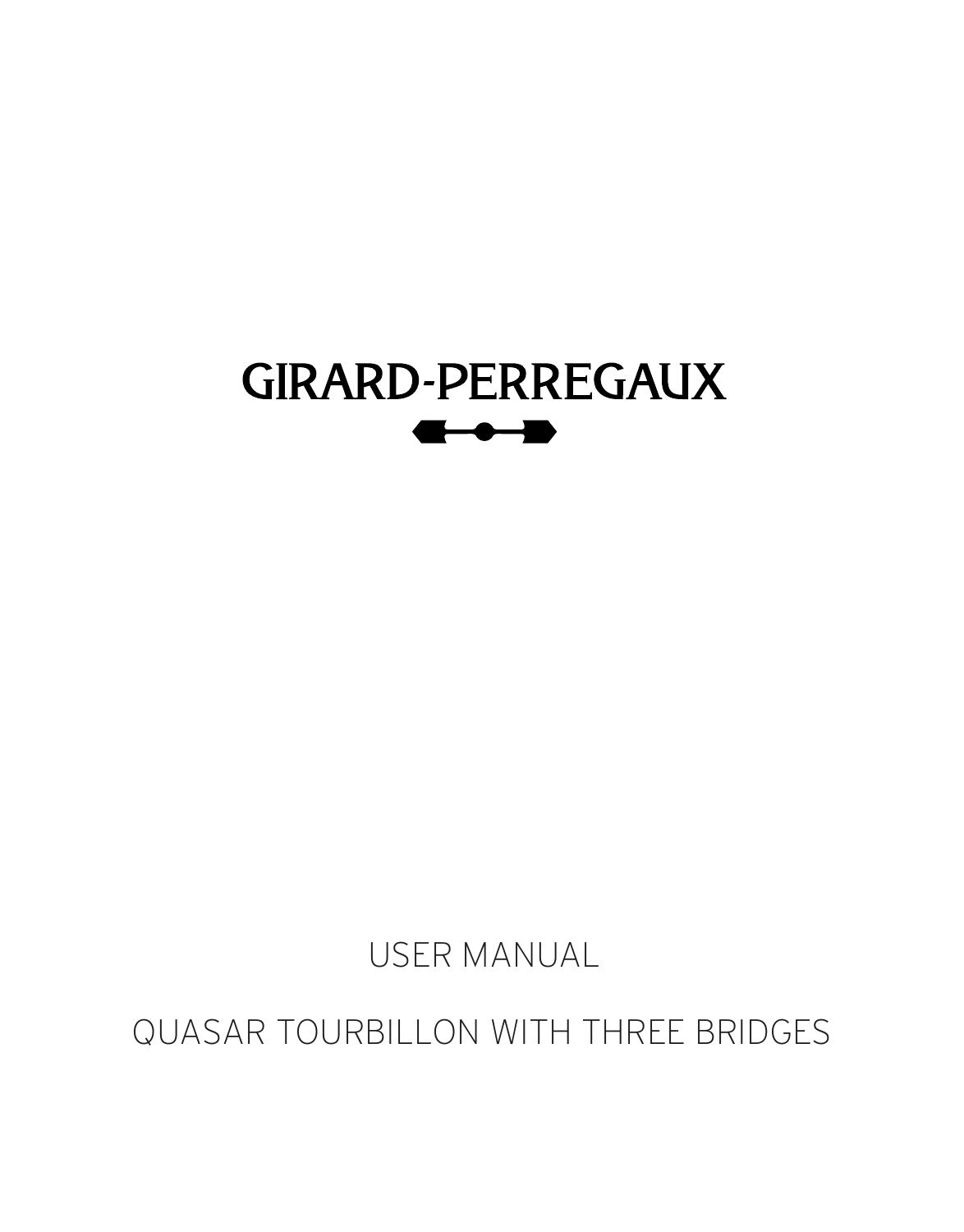# INSTRUCTION FOR USE

#### WINDING

The self-winding system keeps your Tourbillon fully wound if you wear it at least 14 hours a day. If your watch has not been worn for some time, rewind it manually.

Crown in two positions:

- 0. Manual-winding position (crown not pulled out).
- 1. Time setting position (crown fully pulled out).

Manual-winding:

Your watch requires regular winding to work normally. To wind, turn the crown backward and forward when it is in position 0). When fully wound, your watch has a power reserve of minimum 60 hours.

Warning: do not force the crown once the resistance increases as this could damage the movement.

#### SETTING THE TIME

- 1. Pull your crown out to the time setting position 1).
- 2. Turn your crown until the hour and minute hands are set 5 minutes before the exact time.
- 3. To set the seconds hand, first let the tourbillon cage turn until it reaches the 60-seconds mark, then hold it there by turning the crown very slightly in a counterclockwise direction. At the time signal, move the minute hand forward until it has reached the exact time; then push the crown back in position 0). Your watch will restart immediately.

Warning: after making any setting, always return the crown to its original position, to preserve the water resistance of your watch and prevent any damage to the mechanism. To do so, press the crown against the case in position 0).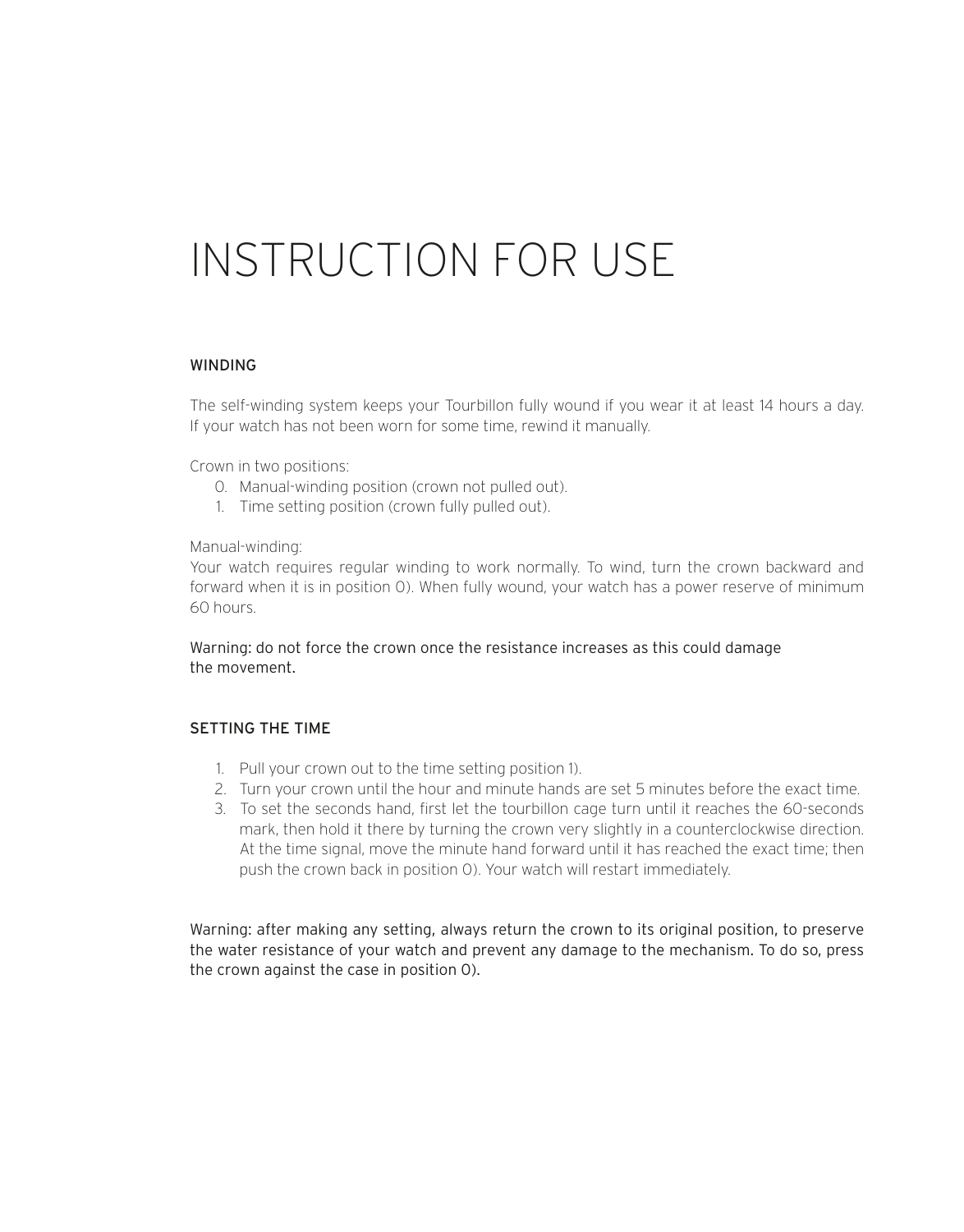

#### FUNCTIONS

- a | Hours
- b | Minutes
- c | Tourbillon
- d I Small seconds on the tourbillon

### GIRARD-PERREGAUX GP09400 SELF-WINDING MECHANICAL MOVEMENT

| Diameter:      | 36.00 mm (16"')                                             |
|----------------|-------------------------------------------------------------|
| Frequency:     | $21.600$ Vib/h - $(3$ Hz)                                   |
| Jewels:        | 27                                                          |
| Power reserve: | minimum 60 hours                                            |
| Functions:     | tourbillon, hours, minutes, small seconds on the tourbillon |

## CASE

| Material:         | sapphire                       |
|-------------------|--------------------------------|
| Diameter:         | 46.00 mm                       |
| Crystal:          | sapphire anti-reflective 'box' |
| Case-back:        | sapphire crystal 'box'         |
| Water resistance: | 30 meters (3 ATM)              |